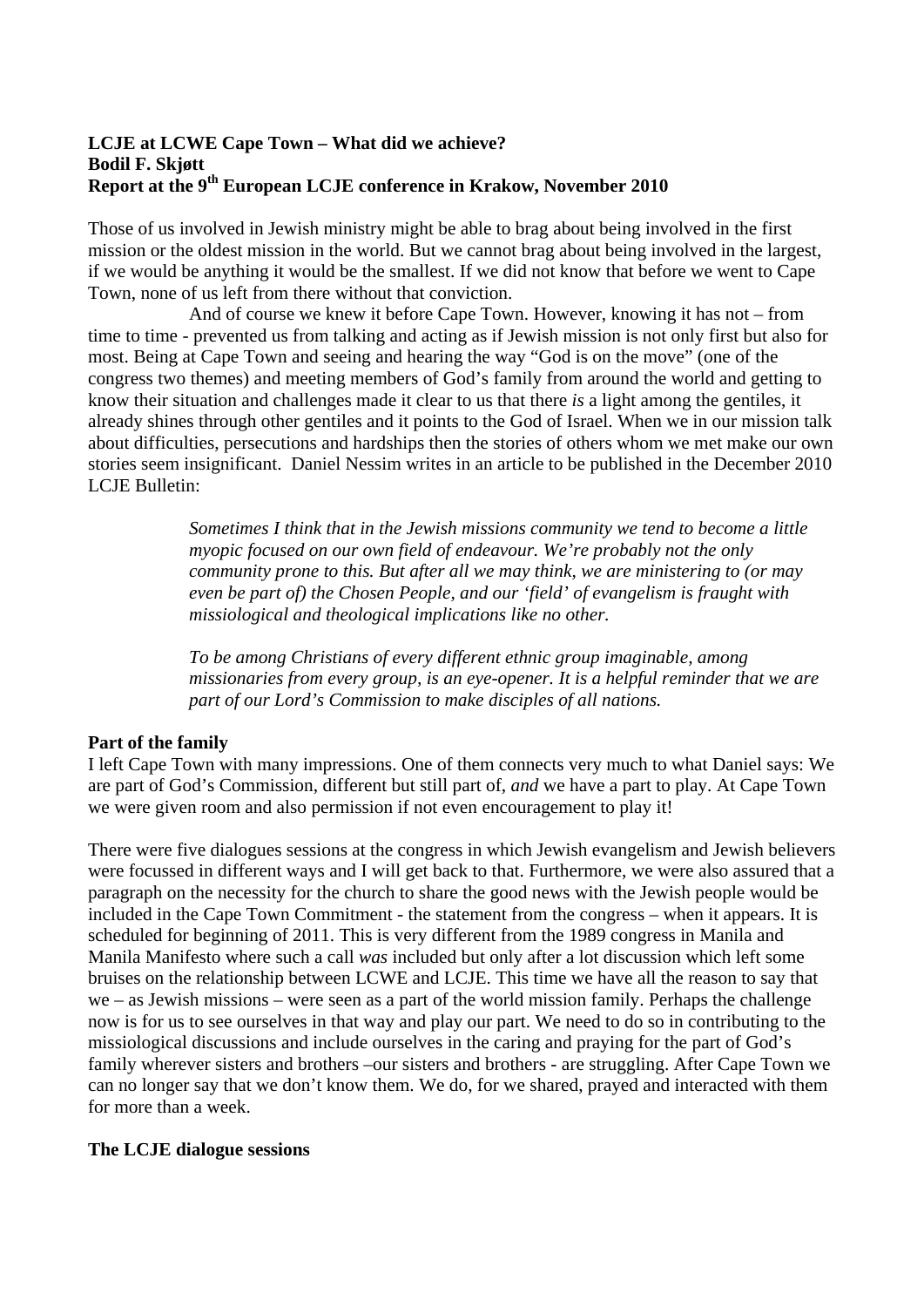As a special Interest committee (SIC) of LCWE we were given the opportunity to host a number of dialogue sessions. We did so during all the four afternoons where this was possible. Apart from that the organizers included a fifth session on Jewish evangelism was held by Stuart Dauermann. The five sessions were part of the more than 160 dialogue sessions which people could choose from during the late afternoon sessions, so competition was high; not only among the other participants but also among ourselves. Attending and LCJE session meant that you could not be in one of the other 160 sessions. And one question we had to struggle with was: Where would our presence have a bigger impact – on ourselves and on others? Should we all be in our program and welcome others here or should we get involved in some of the other dialogue sessions and ad our perspective to the discussion there?

#### **The four dialogue sessions**

The title of the four sessions arranged by the LCJE leadership were 1) How to pray for the peace of Jerusalem; 2) Discipleship issues affecting messianic Jews (MJ) and Muslim background believers MBB); 3) Evangelism in the State of Israel and 4) Contemporary trends in the world wide messianic Jewish movement.

1) "How to pray for the peace of Jerusalem" had three speakers: David Brickner who underscored the importance of sharing the prince of peace (=evangelism) as a way of working for the peace of Jerusalem. Salim Munayer, who underscored the need to be agents of peace and reconciliation ourselves and not shy away from addressing the difficult issues affecting believers in Jerusalem from both sides of the present conflict, and Wayne Hilsden who underlined the importance of a prayer ministry for Jerusalem and its people.

2) "Disciple issues affecting JMs and MBBs" has two speakers: Richard Harvey presenting the difficulties that MJs face as they embrace faith in Jesus/Yeshua, and Grant Porter presenting the difficulties that MBBs face when they embrace faith in Jesus/Issa. What became very clear were the similarities between the challenges that both groups face. Hopefully the two speakers can develop their "findings" and make them available in a form where they can be shared. In that way both sides can gain from the experience of the other and the similarities between two groups become more evident rather than the differences.

This session also had a "guest speaker", Brother Daniel, an MBB himself. He shared from his experience in discipling MBBs in an African Muslim context. Brother Daniel's contribution made it clear that "God is on the move" – also in the Islamic culture today.

3) "Evangelism in the State of Israel" also had three speakers, David Zadok, Dan Sered and Rachel Goldstein-Davies. Together they gave a picture of what is happening mainly within the messianic community in Israel, the difficulties but also the impact the movement has on the society in Israel.

4)In the last session on contemporary trends world wide six people share briefly from the areas where they work: Mitch Glaser gave an introduction and talked about North America, Lawrence Hirsch shared from AustalAsia, Daniel Nessim from Canada and England, Vladimir Pikman from Germany, Boris Grisenko from Ukraine and Michael Sischy from South Africa. The session was closed with en encouragement to the church to be involved within the Messianic movement because – as it was said: "Jewish evangelism has always been strongest when the church has been involved and has taken evangelism to the Jews seriously."